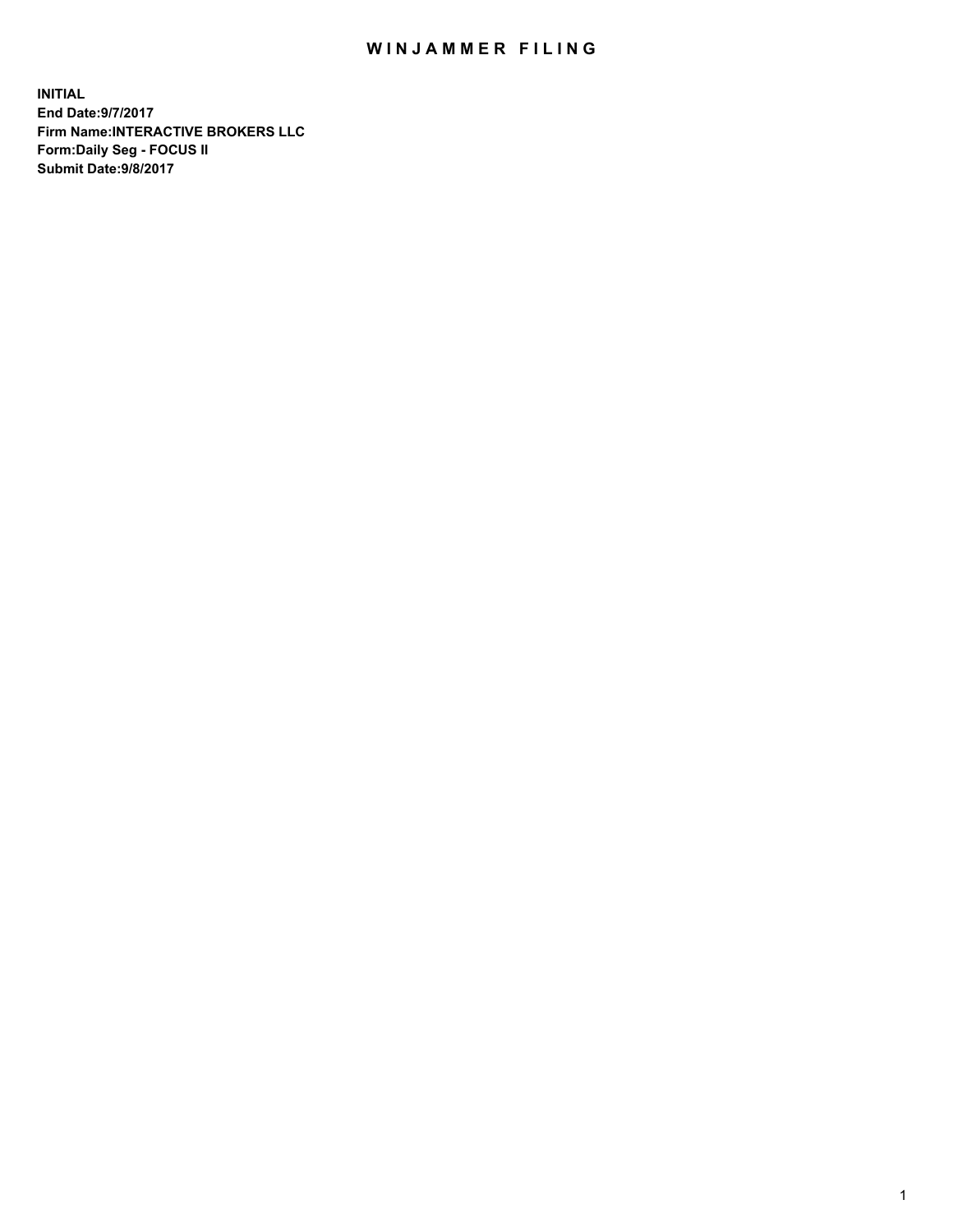## **INITIAL End Date:9/7/2017 Firm Name:INTERACTIVE BROKERS LLC Form:Daily Seg - FOCUS II Submit Date:9/8/2017 Daily Segregation - Cover Page**

| Name of Company<br><b>Contact Name</b><br><b>Contact Phone Number</b><br><b>Contact Email Address</b>                                                                                                                                                                                                                          | <b>INTERACTIVE BROKERS LLC</b><br>James Menicucci<br>203-618-8085<br>jmenicucci@interactivebrokers.c<br>om |
|--------------------------------------------------------------------------------------------------------------------------------------------------------------------------------------------------------------------------------------------------------------------------------------------------------------------------------|------------------------------------------------------------------------------------------------------------|
| FCM's Customer Segregated Funds Residual Interest Target (choose one):<br>a. Minimum dollar amount: ; or<br>b. Minimum percentage of customer segregated funds required:% ; or<br>c. Dollar amount range between: and; or<br>d. Percentage range of customer segregated funds required between:% and%.                         | $\overline{\mathbf{0}}$<br>0<br>155,000,000 245,000,000<br>0 <sub>0</sub>                                  |
| FCM's Customer Secured Amount Funds Residual Interest Target (choose one):<br>a. Minimum dollar amount: ; or<br>b. Minimum percentage of customer secured funds required:%; or<br>c. Dollar amount range between: and; or<br>d. Percentage range of customer secured funds required between: % and %.                          | $\overline{\mathbf{0}}$<br>0<br>80,000,000 120,000,000<br>0 <sub>0</sub>                                   |
| FCM's Cleared Swaps Customer Collateral Residual Interest Target (choose one):<br>a. Minimum dollar amount: ; or<br>b. Minimum percentage of cleared swaps customer collateral required:% ; or<br>c. Dollar amount range between: and; or<br>d. Percentage range of cleared swaps customer collateral required between:% and%. | $\overline{\mathbf{0}}$<br>$\overline{\mathbf{0}}$<br>0 <sub>0</sub><br>0 <sub>0</sub>                     |

Attach supporting documents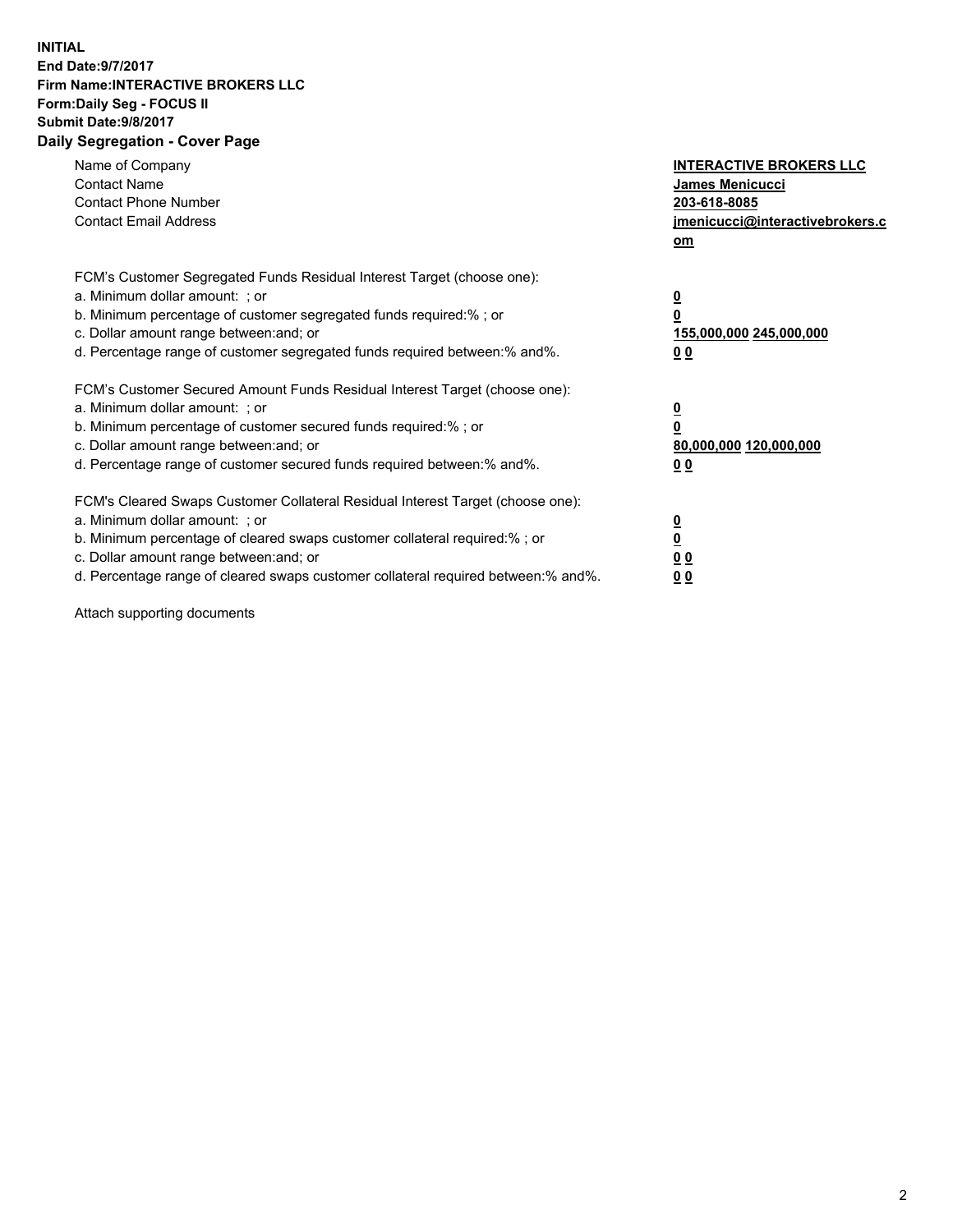## **INITIAL End Date:9/7/2017 Firm Name:INTERACTIVE BROKERS LLC Form:Daily Seg - FOCUS II Submit Date:9/8/2017 Daily Segregation - Secured Amounts**

|     | Foreign Futures and Foreign Options Secured Amounts                                         |                                  |
|-----|---------------------------------------------------------------------------------------------|----------------------------------|
|     | Amount required to be set aside pursuant to law, rule or regulation of a foreign            | $0$ [7305]                       |
|     | government or a rule of a self-regulatory organization authorized thereunder                |                                  |
| 1.  | Net ledger balance - Foreign Futures and Foreign Option Trading - All Customers             |                                  |
|     | A. Cash                                                                                     | 385,770,565 [7315]               |
|     | B. Securities (at market)                                                                   | $0$ [7317]                       |
| 2.  | Net unrealized profit (loss) in open futures contracts traded on a foreign board of trade   | $-6,186,987$ [7325]              |
| 3.  | Exchange traded options                                                                     |                                  |
|     | a. Market value of open option contracts purchased on a foreign board of trade              | 60,137 [7335]                    |
|     | b. Market value of open contracts granted (sold) on a foreign board of trade                | $-30,458$ [7337]                 |
| 4.  | Net equity (deficit) (add lines 1.2. and 3.)                                                | 379,613,257 [7345]               |
| 5.  | Account liquidating to a deficit and account with a debit balances - gross amount           | 3,014 [7351]                     |
|     | Less: amount offset by customer owned securities                                            | 0 [7352] 3,014 [7354]            |
| 6.  | Amount required to be set aside as the secured amount - Net Liquidating Equity              | 379,616,271 [7355]               |
|     | Method (add lines 4 and 5)                                                                  |                                  |
| 7.  | Greater of amount required to be set aside pursuant to foreign jurisdiction (above) or line |                                  |
|     | 6.                                                                                          | 379,616,271 [7360]               |
|     |                                                                                             |                                  |
|     | FUNDS DEPOSITED IN SEPARATE REGULATION 30.7 ACCOUNTS                                        |                                  |
| 1.  | Cash in banks                                                                               |                                  |
|     | A. Banks located in the United States                                                       | 78,303,989 [7500]                |
|     | B. Other banks qualified under Regulation 30.7                                              | 0 [7520] 78,303,989 [7530]       |
| 2.  | Securities                                                                                  |                                  |
|     | A. In safekeeping with banks located in the United States                                   | 343,898,070 [7540]               |
|     | B. In safekeeping with other banks qualified under Regulation 30.7                          | 0 [7560] 343,898,070 [7570]      |
| 3.  | Equities with registered futures commission merchants                                       |                                  |
|     | A. Cash                                                                                     | $0$ [7580]                       |
|     | <b>B.</b> Securities                                                                        | $0$ [7590]                       |
|     | C. Unrealized gain (loss) on open futures contracts                                         | $0$ [7600]                       |
|     | D. Value of long option contracts                                                           | $0$ [7610]                       |
|     | E. Value of short option contracts                                                          | 0 [7615] 0 [7620]                |
| 4.  | Amounts held by clearing organizations of foreign boards of trade                           |                                  |
|     | A. Cash                                                                                     | $0$ [7640]                       |
|     | <b>B.</b> Securities                                                                        | $0$ [7650]                       |
|     | C. Amount due to (from) clearing organization - daily variation                             | $0$ [7660]                       |
|     | D. Value of long option contracts                                                           | $0$ [7670]                       |
|     | E. Value of short option contracts                                                          | 0 [7675] 0 [7680]                |
| 5.  | Amounts held by members of foreign boards of trade                                          |                                  |
|     | A. Cash                                                                                     | 86,292,302 [7700]                |
|     | <b>B.</b> Securities                                                                        | $0$ [7710]                       |
|     | C. Unrealized gain (loss) on open futures contracts                                         | -4,334,482 <sup>[7720]</sup>     |
|     | D. Value of long option contracts                                                           | 60,137 [7730]                    |
|     |                                                                                             |                                  |
|     | E. Value of short option contracts                                                          | -30,458 [7735] 81,987,499 [7740] |
| 6.  | Amounts with other depositories designated by a foreign board of trade                      | $0$ [7760]                       |
| 7.  | Segregated funds on hand                                                                    | $0$ [7765]                       |
| 8.  | Total funds in separate section 30.7 accounts                                               | 504,189,558 [7770]               |
| 9.  | Excess (deficiency) Set Aside for Secured Amount (subtract line 7 Secured Statement         | 124,573,287 [7380]               |
|     | Page 1 from Line 8)                                                                         |                                  |
| 10. | Management Target Amount for Excess funds in separate section 30.7 accounts                 | 80,000,000 [7780]                |
| 11. | Excess (deficiency) funds in separate 30.7 accounts over (under) Management Target          | 44,573,287 [7785]                |
|     |                                                                                             |                                  |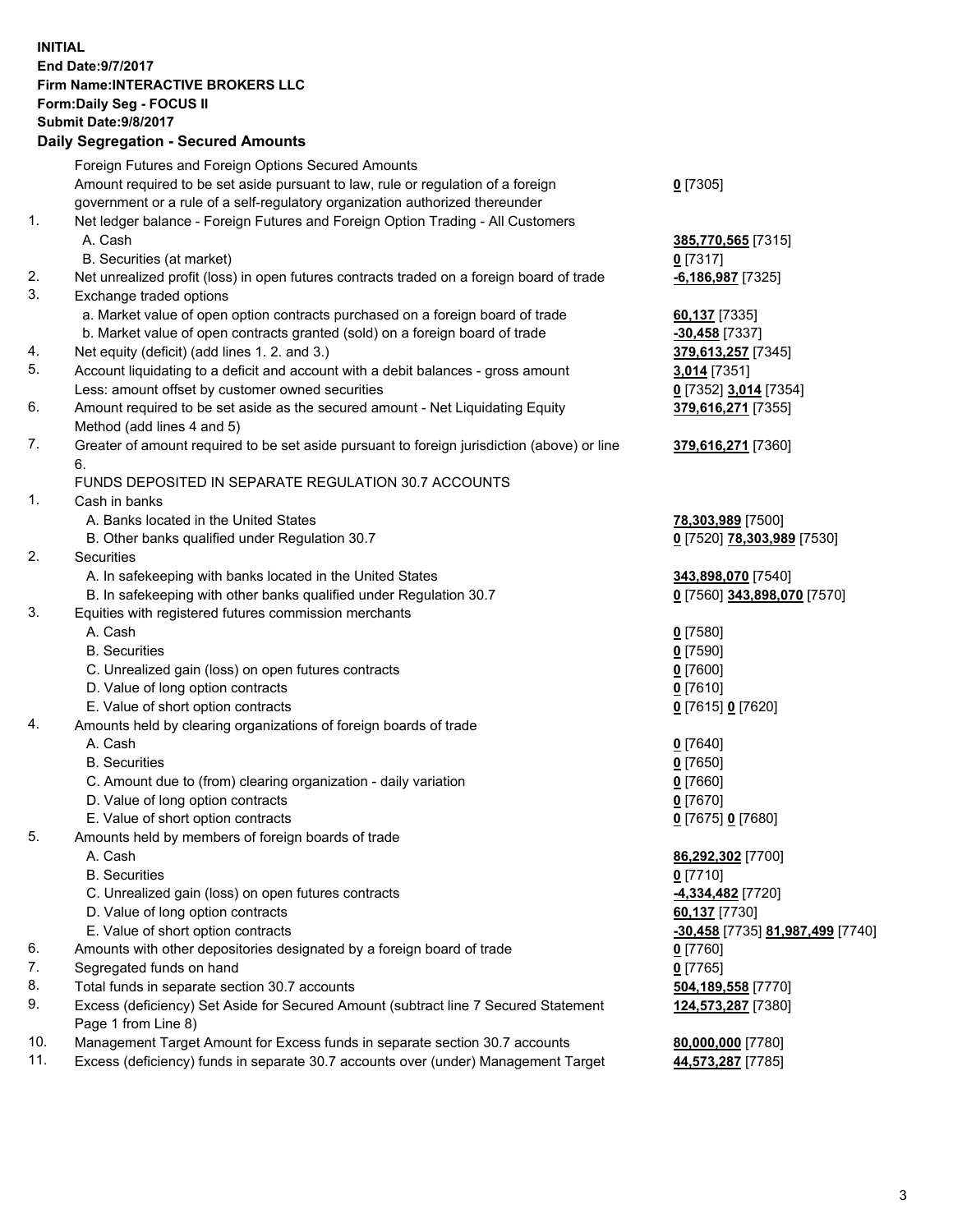**INITIAL End Date:9/7/2017 Firm Name:INTERACTIVE BROKERS LLC Form:Daily Seg - FOCUS II Submit Date:9/8/2017 Daily Segregation - Segregation Statement** SEGREGATION REQUIREMENTS(Section 4d(2) of the CEAct) 1. Net ledger balance A. Cash **4,631,770,518** [7010] B. Securities (at market) **0** [7020] 2. Net unrealized profit (loss) in open futures contracts traded on a contract market **5,313,239** [7030] 3. Exchange traded options A. Add market value of open option contracts purchased on a contract market **200,236,163** [7032] B. Deduct market value of open option contracts granted (sold) on a contract market **-316,826,483** [7033] 4. Net equity (deficit) (add lines 1, 2 and 3) **4,520,493,437** [7040] 5. Accounts liquidating to a deficit and accounts with debit balances - gross amount **212,270** [7045] Less: amount offset by customer securities **0** [7047] **212,270** [7050] 6. Amount required to be segregated (add lines 4 and 5) **4,520,705,707** [7060] FUNDS IN SEGREGATED ACCOUNTS 7. Deposited in segregated funds bank accounts A. Cash **1,148,303,815** [7070] B. Securities representing investments of customers' funds (at market) **2,393,768,470** [7080] C. Securities held for particular customers or option customers in lieu of cash (at market) **0** [7090] 8. Margins on deposit with derivatives clearing organizations of contract markets A. Cash **517,700,311** [7100] B. Securities representing investments of customers' funds (at market) **777,448,835** [7110] C. Securities held for particular customers or option customers in lieu of cash (at market) **0** [7120] 9. Net settlement from (to) derivatives clearing organizations of contract markets **-3,470,675** [7130] 10. Exchange traded options A. Value of open long option contracts **200,196,250** [7132] B. Value of open short option contracts **-316,780,236** [7133] 11. Net equities with other FCMs A. Net liquidating equity **0** [7140] B. Securities representing investments of customers' funds (at market) **0** [7160] C. Securities held for particular customers or option customers in lieu of cash (at market) **0** [7170] 12. Segregated funds on hand **0** [7150] 13. Total amount in segregation (add lines 7 through 12) **4,717,166,770** [7180] 14. Excess (deficiency) funds in segregation (subtract line 6 from line 13) **196,461,063** [7190] 15. Management Target Amount for Excess funds in segregation **155,000,000** [7194] 16. Excess (deficiency) funds in segregation over (under) Management Target Amount **41,461,063** [7198]

Excess